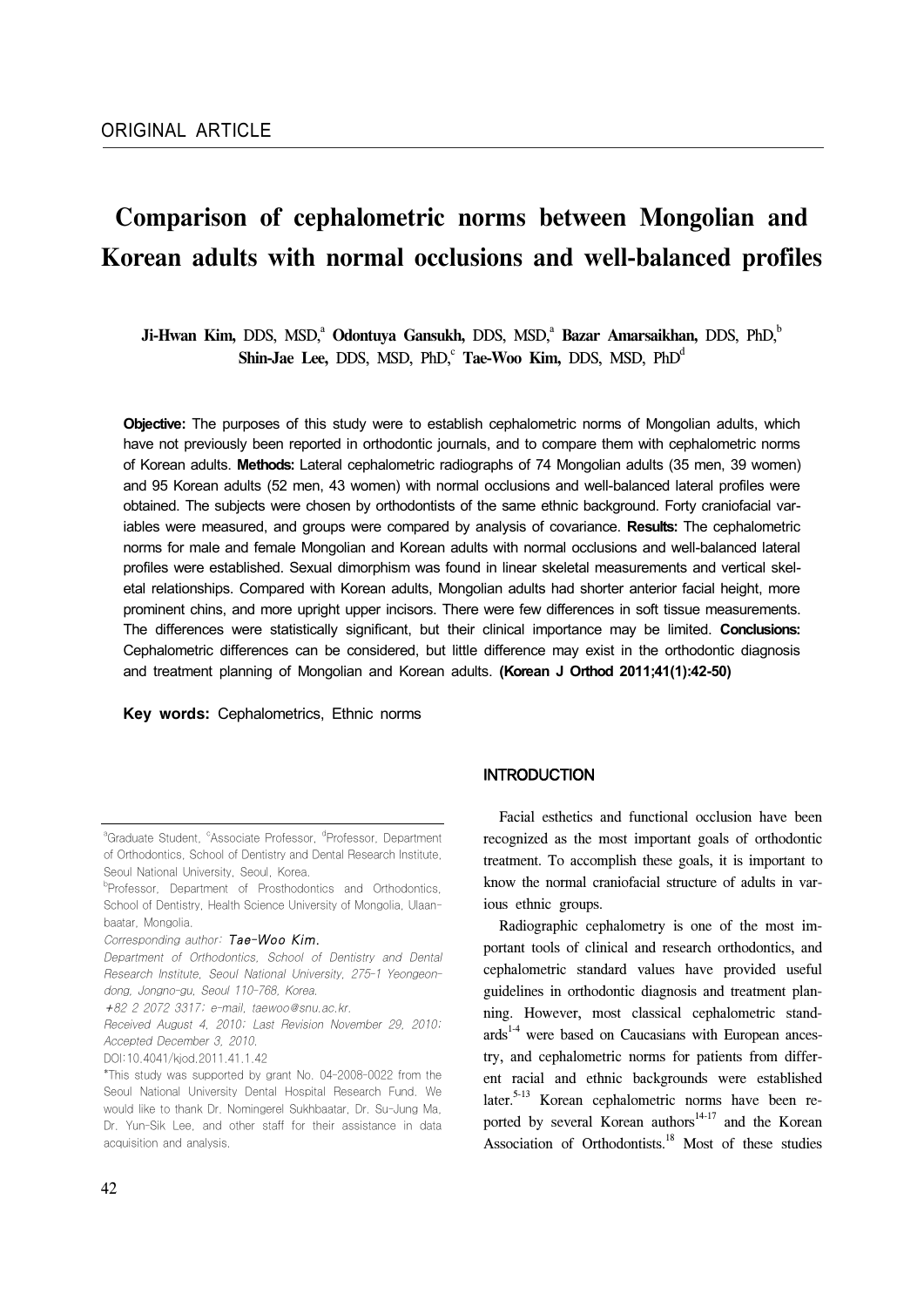concluded that cephalometric norms are specific to an ethnic or racial group and cannot always be applied to other ethnic types.

 Social and academic interest in orthodontics is increasing in Mongolia, but there are no data available in orthodontic or other professional journals concerning cephalometric standards for the Mongolian population. Various anthropological studies have reported linguistic<sup>19</sup> and genetic<sup>20-24</sup> associations between Mongolians and Koreans, but cephalometric comparisons between the two related ethnic groups have not been reported.

 The purposes of this study were (1) to establish the cephalometric norms of men and women adults from Mongolia who were selected on the basis of having normal occlusions and well-balanced profiles, and (2) to compare them with the cephalometric norms of the Korean samples selected with the same process. An understanding of the underlying possible structural similarities and differences between these two ethnic groups could be applied to the orthodontic diagnosis, treatment planning, and treatment mechanics.

## MATERIAL AND METHODS

#### Sample selection

 Institutional review board approval (No. CRI0927) was obtained from the Research Ethics Committee of the Clinical Dental Research Institute, Seoul National University Dental Hospital.

 Selection of subjects was performed in three steps in Ulaanbaatar, Mongolia and Seoul, Korea. First, a clinical examination was performed by several orthodontists to evaluate the occlusion. Among non-growing adults of Mongolian/Korean ancestry (18 - 28 years old), subjects who were judged to have a normal occlusion were selected. Study casts and lateral cephalograms of these subjects were obtained.

 For the second step, two examiners (J-H K and T-W K) selected subjects with normal occlusion on the basis of the study casts, using the following criteria: Class I molar and canine relationship with normal occlusal interdigitation; well-aligned maxillary and mandibular dental arches with minimal crowding or spacing  $(< 3$ mm); all teeth present except third molars; normal overjet and overbite (2 - 4 mm); no previous orthodontic treatment or orthognathic surgery; no or minimal restorative or prosthodontic treatment.

 Finally, two Mongolian and two Korean orthodontists selected final subjects of their own ethnicity, who were judged to have well-balanced profiles with good facial harmony, based on untraced lateral cephalograms. Subjects with protrusive or retrusive profiles (upper/lower lip to Ricketts' E-line > 3 mm or  $<-3$ mm) were excluded.

 The Mongolian subjects (35 men and 39 women) were chosen from Ulaanbaatar university students who were born in Ulaanbaatar or its suburbs and belonged to the Khalkha Mongol group. The Korean subjects (52 men and 43 women) were chosen from dental students at Seoul National University. They were born and had lived in various cities in Korea, but all were of Korean ancestry.

#### Data acquisition

 Lateral cephalograms were taken with two cephalostats. A Veraviewepocs digital cephalostat (J. Morita Mfg. Corp., Kyoto, Japan) at the Department of Dental Radiology, Health Science University of Mongolia (target-source distance, 150 cm target-film distance 15 cm, 80 kV; 9 mA) was used to take cephalograms of the Mongolian sample. The magnification rate was 110.0%. A Cranex 3+ cephalostat (Orion Corporation Soredex, Helsinki, Finland) at the Department of Orthodontics, Seoul National University Dental Hospital (target-source distance, 150 cm target-film distance, 20 cm; 75 kV; 10 mA) was used to take cephalograms of the Korean sample. The magnification rate was 113.3%. The linear measurements of the Korean sample were converted to the generally accepted magnification rate of 110.0%. All cephalograms were taken with the subjects in natural head position, teeth in centric occlusion, and lips relaxed.

 Lateral cephalograms of each subject were digitized and then analyzed with V-Ceph 5.3 software (Osstem, Seoul, Korea) by a single investigator (J-H K) to eliminate inter-examiner variability. All landmarks were checked twice, adjusting radiographic density, contrast, and magnification to help identify the landmarks. Landmarks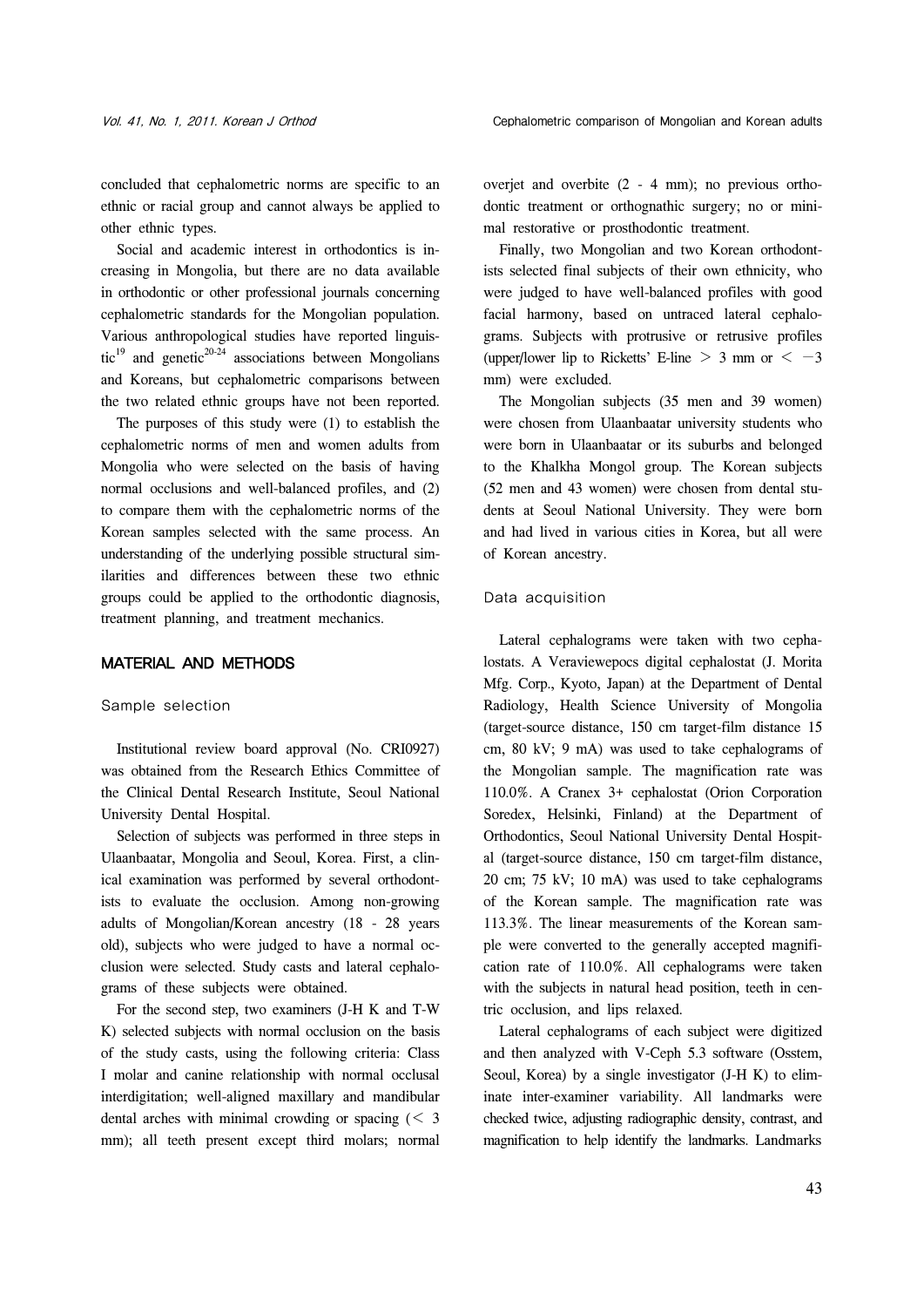| Variables                        | Definition                                                                             |  |  |  |  |  |
|----------------------------------|----------------------------------------------------------------------------------------|--|--|--|--|--|
| Cranial base                     |                                                                                        |  |  |  |  |  |
| $ACB$ (mm)                       | Anterior cranial base, distance S-N                                                    |  |  |  |  |  |
| $PCB$ (mm)                       | Posterior cranial base, distance S-Ar                                                  |  |  |  |  |  |
| Saddle angle $(°)$               | Angle N-S-Ar                                                                           |  |  |  |  |  |
| Vertical skeletal relationship   |                                                                                        |  |  |  |  |  |
| Björk sum $(°)$                  | Sum of saddle angle, articular angle, and gonial angle                                 |  |  |  |  |  |
| PFH (mm)                         | Posterior facial height, distance S-Go                                                 |  |  |  |  |  |
| AFH (mm)                         | Anterior facial height, distance N-Me                                                  |  |  |  |  |  |
| <b>FHR</b>                       | Facial height ratio, posterior to anterior facial height ratio, S-Go/N-Me              |  |  |  |  |  |
| FMA $(^\circ)$                   | Frankfort horizontal plane to mandibular plane angle                                   |  |  |  |  |  |
| $SN-MP$ ( $^{\circ}$ )           | SN plane to mandibular plane angle                                                     |  |  |  |  |  |
| LAFHR                            | Lower anterior facial height ratio, ANS-Me/N-Me                                        |  |  |  |  |  |
| Pp/Mp                            | Palatal plane to mandibular plane angle                                                |  |  |  |  |  |
| PpA $(^\circ)$                   | Palatal plane angle, Frankfort horizontal plane to palatal plane angle                 |  |  |  |  |  |
| ODI $(^\circ)$                   | Overbite depth indicator                                                               |  |  |  |  |  |
| Horizontal skeletal relationship |                                                                                        |  |  |  |  |  |
| $SNA$ ( $\degree$ )              | Angle S-N-point A                                                                      |  |  |  |  |  |
| $SNB$ ( $\degree$ )              | Angle S-N-point B                                                                      |  |  |  |  |  |
| ANB $(°)$                        | Angle point A-N-point B                                                                |  |  |  |  |  |
| APDI $(°)$                       | Anteroposterior dysplasia indicator                                                    |  |  |  |  |  |
| $A-Np$ (mm)                      | Distance from point A to N-perpendicular line                                          |  |  |  |  |  |
| Pog-Np (mm)                      | Distance from Pog to N-perpendicular line                                              |  |  |  |  |  |
| Body to ACB ratio                | Mandibular body length to anterior cranial base ratio, Me-Go/S-N                       |  |  |  |  |  |
| Pog to $NB$ (mm)                 | Distance from Pog to Na-B line                                                         |  |  |  |  |  |
| Wits (mm)                        | Distance between perpendiculars drawn from point A and point B onto the occlusal plane |  |  |  |  |  |
| Facial convexity $(°)$           | Angle $N-A-Pog$                                                                        |  |  |  |  |  |
| Size and form of mandible        |                                                                                        |  |  |  |  |  |
| Eff Mn length (mm)               | Distance Ar-Pog                                                                        |  |  |  |  |  |
| Ramus height (mm)                | Distance Ar-Go                                                                         |  |  |  |  |  |
| Body length (mm)                 | Distance Me-Go                                                                         |  |  |  |  |  |
| Articular angle (°)              | Angle S-Ar-Go                                                                          |  |  |  |  |  |
| Gonial angle $(°)$               | Angle Ar-Go-Me                                                                         |  |  |  |  |  |
| Dentition                        |                                                                                        |  |  |  |  |  |
| U1/FH $(^\circ)$                 | Angle formed between upper incisor axis and Frankfort horizontal plane                 |  |  |  |  |  |
| U1/SN $(°)$                      | Angle formed between upper incisor axis and SN plane                                   |  |  |  |  |  |
| FMIA $(^\circ)$                  | Angle formed between lower incisor axis and Frankfort horizontal plane                 |  |  |  |  |  |
| IMPA $(^\circ)$                  | Lower incisor-mandibular plane angle                                                   |  |  |  |  |  |
| IIA $(^\circ)$                   | Interincisor angle                                                                     |  |  |  |  |  |
| $OJ$ (mm)                        | Overjet                                                                                |  |  |  |  |  |
| OB (mm)                          | Overbite                                                                               |  |  |  |  |  |
| Occl pl to SN $(°)$              | Angle formed between occlusal plane and SN plane                                       |  |  |  |  |  |
| $L1-APog$ (mm)                   | Distance from L1E to point A-Pog line                                                  |  |  |  |  |  |
| Soft tissue                      |                                                                                        |  |  |  |  |  |
| $UL$ to $E$ -line (mm)           | Distance from Ls to facial esthetic line (Pn-Pog')                                     |  |  |  |  |  |
| LL to $E$ -line (mm)             | Distance from Li to facial esthetic line (Pn-Pog')                                     |  |  |  |  |  |
| Nasolabial angle $(°)$           | Angle Cm-Sn-Ls                                                                         |  |  |  |  |  |

**Table 1.** Cephalometric variables measured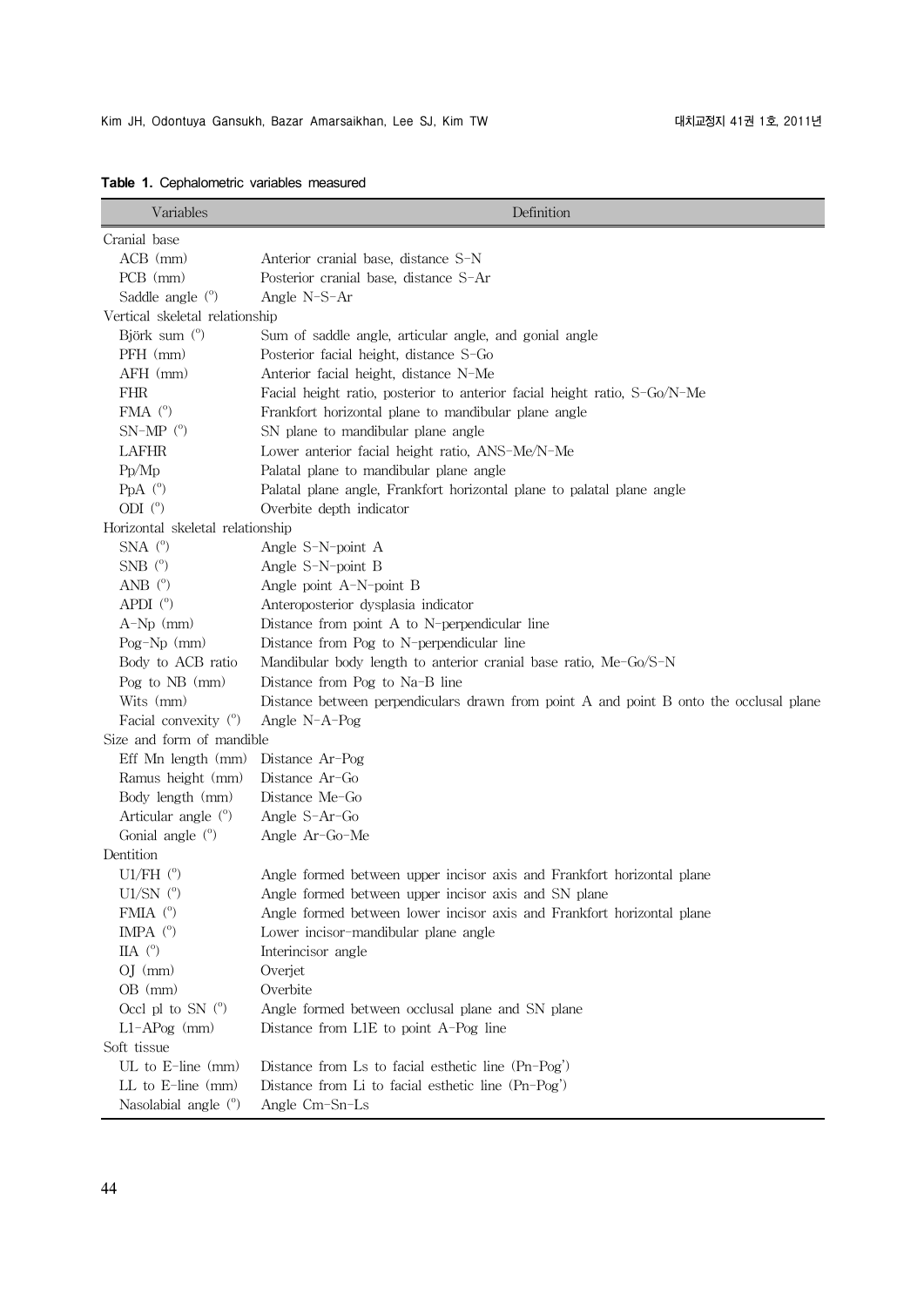used in the study are shown in Fig 1 and measured variables are shown in Table 1.



**Fig 1.** The cephalometric landmarks used in this study. S, Sella; N, nasion; Or, orbitale; Po, porion; Ar, articulare; ANS, anterior nasal spine; PNS, posterior nasal spine; A, point A; B, point B; Pog, pogonion; Me, menton; Go, gonion; U1E, upper incisor edge; U1A, upper incisor root apex; L1E, lower incisor edge; L1A, lower incisor root apex; Pn, pronasale; Cm, columella; Sn, subnasale; Ls, labrale superius; Li, labrale inferius; Pog', soft tissue pogonion. The broken line indicates a skeletal profile diagram with 12 representative landmarks used for comparison in Fig 2.

### Statistical analysis

 The reproducibility of the measurements was assessed by comparing measurements taken at least 2 weeks apart of 10 randomly selected cephalograms from each group. The selected cephalograms were redigitized by the same operator (J-H K). Dahlberg's formula<sup>25</sup> was used to determine the method error, which did not exceed  $0.86$  mm for the linear variables,  $0.84^\circ$ for the angular variables, and 0.14 for the ratio variables.

 Descriptive statistics were calculated for each variable, and analysis of covariance (ANCOVA) was performed to take into account age differences across the four groups (Mongolian female, Mongolian male, Korean female, Korean male) when comparing cephalometric traits between sexes and ethnic groups. Statistical significance was set at 0.05, and the null hypotheses of this study were: cephalometric norms of males do not differ from those of females; cephalometric norms of Mongolian adults do not differ from those of Korean adults; and there is no interaction between sex and ethnicity.

## RESULTS

 Seventy-four Mongolian adults (35 men and 39 women) and 95 Korean adults (52 men and 43 women) were selected as subjects for this study. Age characteristics of the groups are shown in Table 2. Mongolian subjects were significantly younger than Korean subjects.

|             | Mongolian   |            | Korean      |            |                      |
|-------------|-------------|------------|-------------|------------|----------------------|
| Age $(yrs)$ | Female (MF) | Male (MM)  | Female (KF) | Male (KM)  | Multiple comparisons |
|             | $(n = 39)$  | $(n = 35)$ | $(n = 43)$  | $(n = 52)$ |                      |
| Mean        | 20.62       | 20.93      | 24.94       | 25.37      |                      |
| <b>SD</b>   | 2.60        | 2.33       | 2.09        | 2.30       |                      |
| Minimum     | 18.00       | 18.08      | 21.50       | 21.33      | $MF = MM < KF = KM$  |
| Maximum     | 27.50       | 27.50      | 28.00       | 28.00      |                      |
| Median      | 19.67       | 20.17      | 25.00       | 25.42      |                      |

**Table 2.** Age of study subjects according to sex and ethnicity

Min, Minimum; Max, maximum; SD, standard deviation. \* Bonferroni correction for multiple comparison at the 0.05 significance level.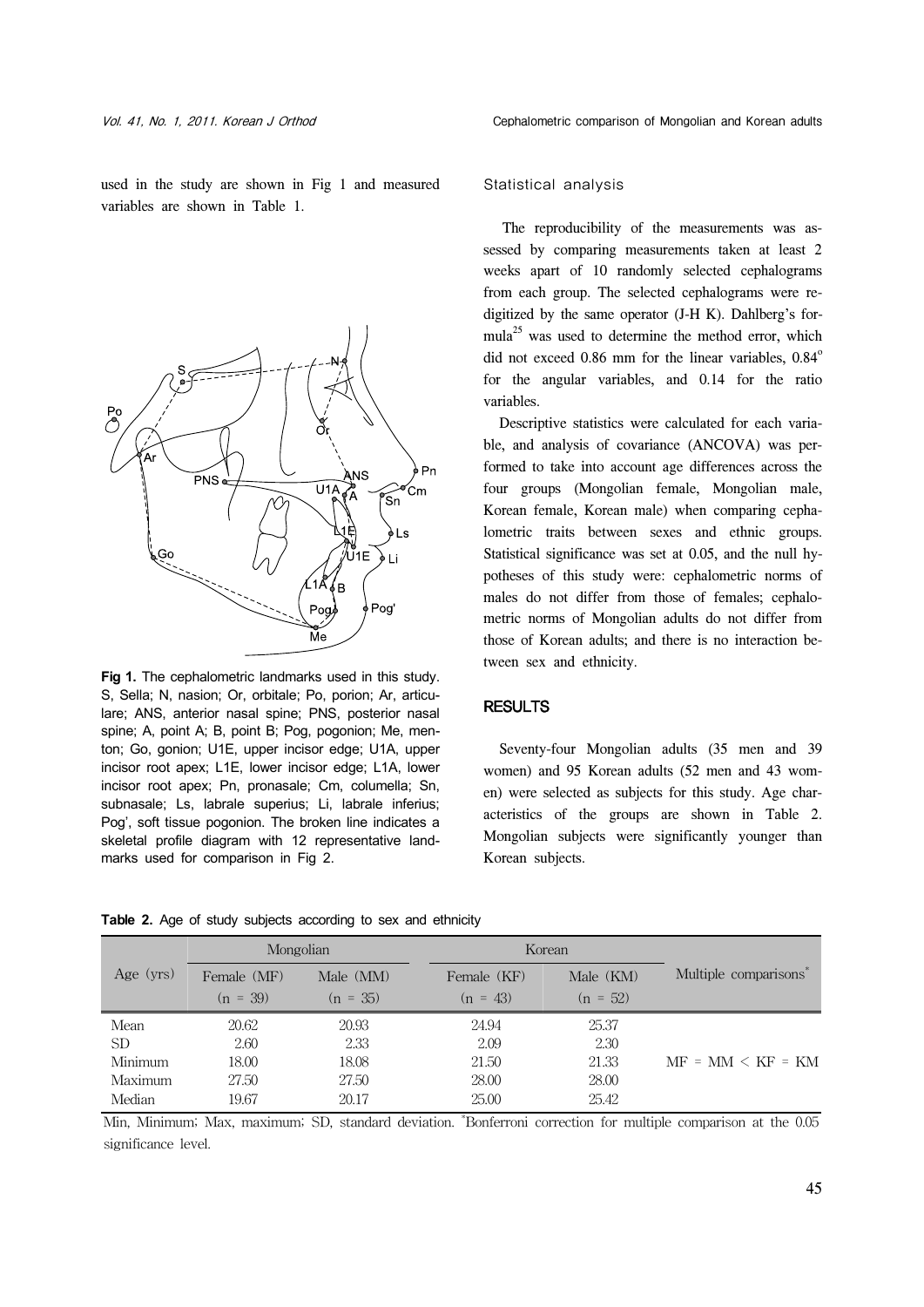|                                                        | Mongolian                           |                                   | Korean                              |                                        |                                                                                                              |  |  |
|--------------------------------------------------------|-------------------------------------|-----------------------------------|-------------------------------------|----------------------------------------|--------------------------------------------------------------------------------------------------------------|--|--|
| Variables                                              | Female                              | Male                              | Female                              | Male                                   | <b>ANCOVA</b>                                                                                                |  |  |
| Cranial base                                           |                                     |                                   |                                     |                                        |                                                                                                              |  |  |
| $ACB$ (mm)                                             |                                     | $71.55 \pm 2.96$ 74.16 $\pm 3.18$ |                                     |                                        | $72.02 \pm 3.33$ $74.98 \pm 3.87$ Male > female <sup>†</sup>                                                 |  |  |
| PCB (mm)                                               |                                     | $37.65 \pm 2.68$ 41.76 $\pm 3.29$ |                                     |                                        | $39.99 \pm 6.70$ $42.74 \pm 3.00$ Male > female <sup>†</sup>                                                 |  |  |
| Saddle angle $(°)$                                     | $126.97 \pm 4.48$ $125.98 \pm 6.44$ |                                   |                                     | $123.83 \pm 4.79$ $124.02 \pm 5.24$ NS |                                                                                                              |  |  |
| Vertical skeletal relationship                         |                                     |                                   |                                     |                                        |                                                                                                              |  |  |
| Björk sum (°)                                          | $392.94 \pm 4.46389.92 \pm 4.44$    |                                   |                                     |                                        | $392.71 \pm 4.18$ 391.50 $\pm$ 5.18 Male $\leq$ female <sup>†</sup>                                          |  |  |
| PFH (mm)                                               |                                     | $85.80 \pm 6.32$ $95.68 \pm 5.68$ |                                     | $88.11 \pm 5.59$ $96.78 \pm 6.34$      | Male $>$ female <sup><math>\dagger</math></sup>                                                              |  |  |
| AFH (mm)                                               | $128.62 \pm 4.55$ 136.03 $\pm$ 5.36 |                                   | $131.00 \pm 6.62$ 139.80 $\pm 6.52$ |                                        | Male > female <sup>†</sup> , Mongolian < Korean <sup>*</sup>                                                 |  |  |
| FHR $(\%)$                                             |                                     | $66.71 \pm 4.31$ 70.36 $\pm$ 3.70 | $67.30 \pm 3.45$                    | $69.30 \pm 4.51$                       | Male $>$ female <sup>†</sup>                                                                                 |  |  |
| FMA $(^\circ)$                                         | $25.00 \pm 4.21$                    | $22.13 \pm 4.59$                  | $23.87 \pm 4.19$                    | $23.65 \pm 5.19$                       | Male $\leq$ female <sup>*</sup>                                                                              |  |  |
| $SN-MP$ ( $^{\circ}$ )                                 | $32.92 \pm 4.47$                    | $29.90 \pm 4.58$                  | $32.64 \pm 4.18$                    | $31.45 \pm 5.19$                       | Male $\leq$ female <sup>†</sup>                                                                              |  |  |
| LAFHR                                                  | $0.55 \pm 0.02$                     | $0.55 \pm 0.02$                   | $0.54 \pm 0.02$                     | $0.54 \pm 0.02$                        | <b>NS</b>                                                                                                    |  |  |
| $Pp/Mp$ ( $^{\circ}$ )                                 | $24.69 \pm 4.03$                    | $22.35 \pm 3.78$                  | $22.94 \pm 4.38$                    | $21.99 \pm 5.15$                       | $Male < female$ <sup>*</sup>                                                                                 |  |  |
| PpA $(^\circ)$                                         |                                     | $0.31 \pm 3.86$ -0.23 $\pm 2.93$  | $0.88 \pm 2.70$                     | $1.65 \pm 2.60$                        | <b>NS</b>                                                                                                    |  |  |
| ODI $(^\circ)$                                         |                                     | $72.68 \pm 5.28$ 74.33 $\pm$ 4.76 | $72.98 \pm 4.59$                    |                                        | $75.13 \pm 5.13$ Male > female <sup>*</sup>                                                                  |  |  |
| Horizontal skeletal relationship                       |                                     |                                   |                                     |                                        |                                                                                                              |  |  |
| $SNA$ ( $\degree$ )                                    |                                     | $81.82 \pm 2.61$ $82.54 \pm 3.46$ | $81.61 \pm 2.84$                    | $82.32 \pm 3.06$                       | NS                                                                                                           |  |  |
| $SNB$ ( $^{\circ}$ )                                   |                                     | $78.92 \pm 2.60$ 79.73 $\pm$ 3.26 | $79.01 \pm 3.26$                    | $79.39 \pm 2.99$                       | <b>NS</b>                                                                                                    |  |  |
| ANB $(^\circ)$                                         | $2.90 \pm 1.77$                     | $2.81 \pm 1.57$                   | $2.59 \pm 1.84$                     | $2.94 \pm 1.49$                        | NS                                                                                                           |  |  |
| APDI $(^\circ)$                                        |                                     | $82.92 \pm 4.11$ $83.07 \pm 3.02$ | $84.88 \pm 4.89$                    |                                        | $84.47 \pm 3.72$ Mongolian < Korean <sup>*</sup>                                                             |  |  |
| $A-Np$ (mm)                                            | $-0.22 \pm 3.24$                    | $0.37 \pm 3.05$                   | $0.55 \pm 2.64$                     | $0.20 \pm 3.18$                        | <b>NS</b>                                                                                                    |  |  |
| Pog-Np $(mm)$                                          |                                     | $-4.64 \pm 5.84$ $-3.19 \pm 6.08$ | $-3.55 \pm 6.59$                    | $-4.51 \pm 6.06$                       | <b>NS</b>                                                                                                    |  |  |
| Body to ACB ratio                                      | $1.11 \pm 0.07$                     | $1.11 \pm 0.06$                   | $1.12 \pm 0.08$                     | $1.12 \pm 0.07$                        | <b>NS</b>                                                                                                    |  |  |
| Pog to NB (mm)                                         | $1.91 \pm 1.30$                     | $2.33 \pm 1.56$                   | $1.10 \pm 1.81$                     |                                        | $1.94 \pm 1.45$ Male > female <sup>*</sup> , Mongolian > Korean <sup>†</sup>                                 |  |  |
| Wits (mm)                                              | $0.16 \pm 2.42$                     | $1.19 \pm 2.52$                   | $-1.13 \pm 6.81$                    |                                        | $-0.58 \pm 2.40$ Mongolian > Korean <sup>*</sup>                                                             |  |  |
| Facial convexity (°)                                   | $4.14 \pm 4.16$                     | $3.68 \pm 4.31$                   | $4.32 \pm 4.95$                     | $4.34 \pm 3.56$                        | NS                                                                                                           |  |  |
| Size and form of mandible                              |                                     |                                   |                                     |                                        |                                                                                                              |  |  |
| Eff Mn length (mm) $114.85 \pm 4.75$ $120.86 \pm 4.86$ |                                     |                                   |                                     |                                        | $113.34 \pm 6.82$ 121.17 $\pm$ 4.10 Male > female <sup>†</sup>                                               |  |  |
| Ramus height (mm) $52.17 \pm 4.80$ $58.21 \pm 4.29$    |                                     |                                   |                                     | $50.90 \pm 7.07$ $57.57 \pm 5.21$      | Male $>$ female <sup>†</sup>                                                                                 |  |  |
| Body length (mm)                                       |                                     | $79.56 \pm 4.83$ $82.59 \pm 4.79$ |                                     | $80.59 \pm 5.83$ $83.63 \pm 3.71$      | Male $>$ female <sup><math>\uparrow</math></sup>                                                             |  |  |
| Articular angle $(°)$                                  | $145.70 \pm 6.80$ $146.20 \pm 5.94$ |                                   |                                     |                                        | $152.07 \pm 6.55$ $149.92 \pm 6.55$ Mongolian < Korean <sup>*</sup>                                          |  |  |
| Gonial angle $(°)$                                     | $120.27 \pm 6.57$ 117.74 $\pm$ 5.58 |                                   | $116.80 \pm 5.89$ $117.61 \pm 6.77$ |                                        | <b>NS</b>                                                                                                    |  |  |
| Dentition                                              |                                     |                                   |                                     |                                        |                                                                                                              |  |  |
| U1/FH $(^\circ)$                                       | $109.33 \pm 5.72$ 110.86 $\pm$ 5.08 |                                   |                                     |                                        | $112.13 \pm 5.67$ 112.27 $\pm 5.54$ Mongolian $\leq$ Korean <sup>†</sup>                                     |  |  |
| $U1/SN$ ( $\degree$ )                                  |                                     |                                   |                                     |                                        | $101.42 \pm 5.65$ $103.08 \pm 5.09$ $103.33 \pm 5.78$ $104.47 \pm 5.96$ Mongolian $\leq$ Korean <sup>†</sup> |  |  |
| FMIA $(^\circ)$                                        |                                     | $59.36 \pm 6.13$ 60.98 $\pm$ 5.26 |                                     | $59.22 \pm 7.07$ 59.60 $\pm$ 5.62 NS   |                                                                                                              |  |  |
| IMPA $(^\circ)$                                        |                                     | $95.64 \pm 5.75$ $96.89 \pm 5.17$ |                                     | $96.91 \pm 5.12$ $96.75 \pm 6.02$ NS   |                                                                                                              |  |  |
| IIA $(^\circ)$                                         | $130.03 \pm 7.26$ $130.12 \pm 7.06$ |                                   |                                     |                                        | $127.09 \pm 7.29$ $127.33 \pm 7.52$ Mongolian > Korean <sup>†</sup>                                          |  |  |
| $OJ$ (mm)                                              | $3.52 \pm 0.69$                     | $3.63 \pm 1.00$                   | $3.05 \pm 0.92$                     |                                        | $3.39 \pm 0.89$ Mongolian > Korean <sup>*</sup>                                                              |  |  |
| $OB$ (mm)                                              | $2.54 \pm 0.90$                     | $2.11 \pm 1.17$                   | $1.74 \pm 1.36$                     |                                        | $1.90 \pm 1.23$ Mongolian > Korean <sup>†</sup>                                                              |  |  |
| Occl pl to SN $(°)$                                    |                                     | $15.11 \pm 3.30$ $12.93 \pm 3.95$ |                                     | $16.10 \pm 10.32$ $15.72 \pm 3.98$     | <b>NS</b>                                                                                                    |  |  |
| $L1-APog$ (mm)                                         |                                     | $1.53 \pm 2.72$ $1.67 \pm 2.73$   | $2.95 \pm 2.60$                     |                                        | $2.14 \pm 2.50$ Mongolian $\leq$ Korean <sup>†</sup>                                                         |  |  |
| Soft tissue                                            |                                     |                                   |                                     |                                        |                                                                                                              |  |  |
| UL to E-line (mm) $-0.8 \pm 1.63 -0.83 \pm 1.64$       |                                     |                                   | $-1.66 \pm 2.28 -1.16 \pm 1.90$     |                                        | NS                                                                                                           |  |  |
| LL to E-line (mm) $-0.11 \pm 1.78 -0.21 \pm 2.10$      |                                     |                                   | $-0.04 \pm 2.23 -0.09 \pm 2.11$     |                                        | NS                                                                                                           |  |  |
| Nasolabial angle (°) 93.39 ± 9.97 93.10 ± 10.40        |                                     |                                   |                                     | $97.63 \pm 9.25$ $94.54 \pm 10.95$ NS  |                                                                                                              |  |  |

**Table 3.** Descriptive statistics and ANCOVA of cephalometric measurements of Mongolian and Korean subjects

Results are expressed as mean  $\pm$  standard deviation. NS, Not significant.  $^*p < 0.05;$   $^{\dagger}p < 0.01;$   $^{\dagger}p < 0.001$ .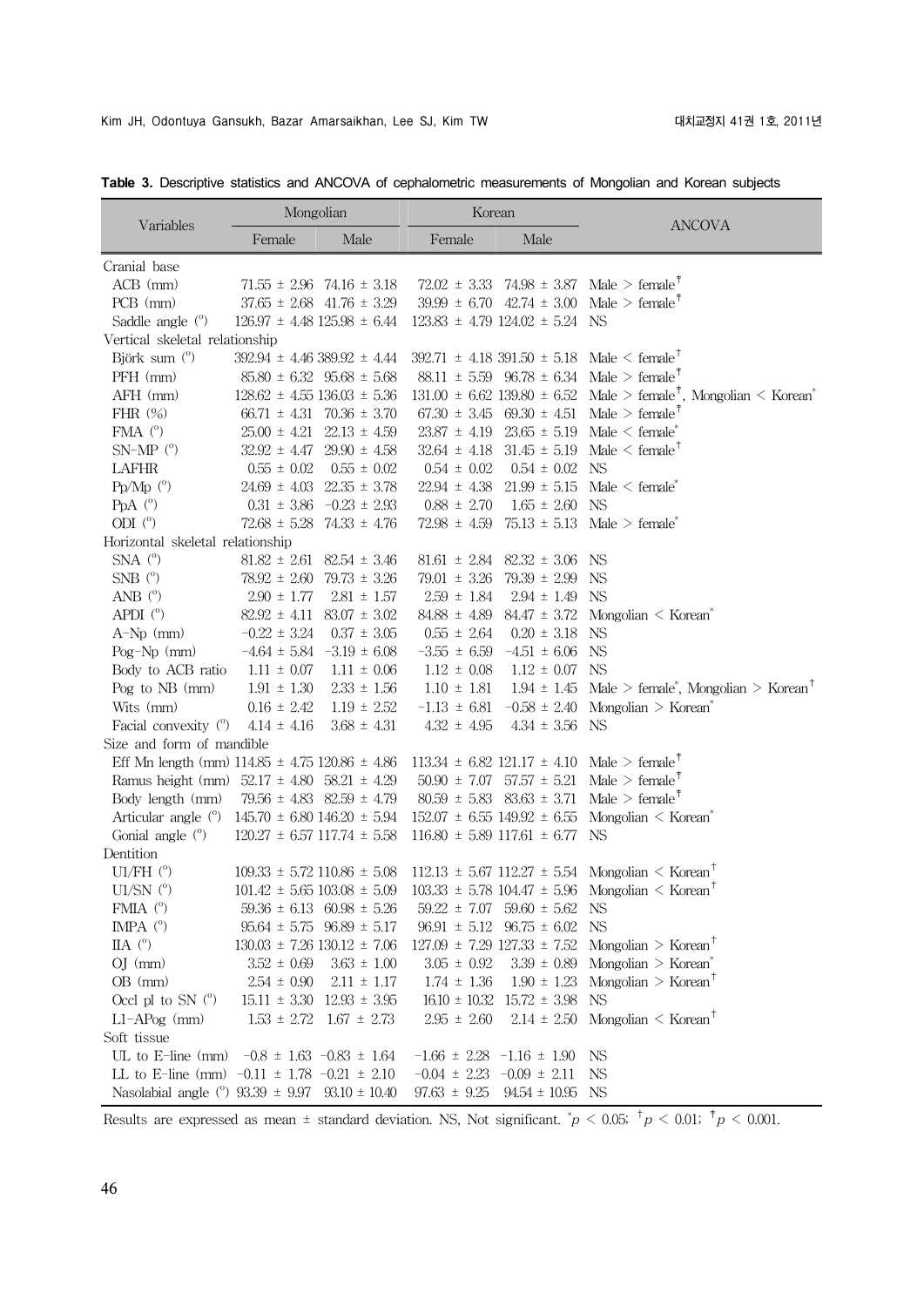Table 3 shows the cephalometric measurements of the subjects according to sex and ethnicity. Cephalometric measurements of the groups were compared by ANCOVA, using age as the covariate. Interactions between sex and ethnicity were not significant for all measurements.

 Of the 40 craniofacial measurements, 14 showed significant sexual dimorphism, which primarily reflected differences in size (anterior and posterior cranial base, anterior and posterior facial height, effective mandibular length, ramus height, and mandibular body length) or vertical skeletal relationship (Björk sum, facial height ratio, Frankfort mandibular plane angle, anterior cranial base-mandibular plane angle, palatal plane to mandibular plane angle, and overbite depth indicator). Female subjects exhibited a more vertical skeletal pattern, but no differences were observed in dental or soft tissue measures (Table 3).

 Comparison of the two ethnic groups showed that Mongolian subjects had shorter anterior facial height (AFH,  $p \le 0.05$ ) with decreased articular angle ( $p \le$ 0.05) and increased Pog-NB line distance  $(p < 0.01)$ compared with Korean subjects. In the dentition, Mongolian subjects exhibited less proclination of the upper incisors (smaller U1/FH and U1/SN angle,  $p \leq$ 0.01), larger interincisal angle  $(p \le 0.01)$ , and larger overjet ( $p \leq 0.05$ ) and overbite ( $p \leq 0.01$ ) than



**Fig 2.** Comparison of skeletal profile diagrams among Mongolian male, Mongolian female, Korean male, and Korean female subjects.

Korean subjects. No differences were seen in soft tissue measurements between Mongolian and Korean subjects.

 The skeletal profile diagrams were constructed according to ethnicity and sex, and superimposed images were registered on the sella point and oriented on the sella-nasion line (Fig 2).

## **DISCUSSION**

 In this study, we established cephalometric norms by evaluating untreated Mongolian and Korean subjects with normal occlusions and well-balanced lateral profiles. We chose inclusion criteria and methodology to identify normative values for diagnosis and treatment planning for Mongolian and Korean adults seeking orthodontic treatment or orthognathic surgery. Previous studies of Korean cephalometric norms<sup>16,18</sup> focused primarily on good occlusion rather than balanced faces. With an increasing awareness of esthetic dentistry, a norm based on esthetically pleasing faces would be useful. On the other hand, skeletal variations may exist in subjects with a Class I molar relationship.<sup>26,27</sup> For this reason, the present study included a subsample of subjects who were judged to have well-balanced profiles.

 Reducing selection bias is important when establishing population norms. For this study, untreated university students were selected to obtain a representative sample of normal Mongolian and Korean non-growing adults, whereas other studies<sup>5,13</sup> used records of individuals who sought orthodontic treatment, which risks introducing selection bias. Sample selection used primarily objective criteria such as Angle classification, proper overbite and overjet, lack of crowding, spacing, and excessive restoration. Orthodontists from each ethnic background examined the facial profile, which was the only subjective criterion, and the subjects were selected by consensus of the examiners. Positions of the upper and lower lip relative to Ricketts' E-line were evaluated to support the selection criteria.

Among ethnic comparison studies, some studies<sup>7,9,17</sup> analyzed more than one ethnic group at a time, but many others measured only one ethnic group and compared the measurements with norms of other published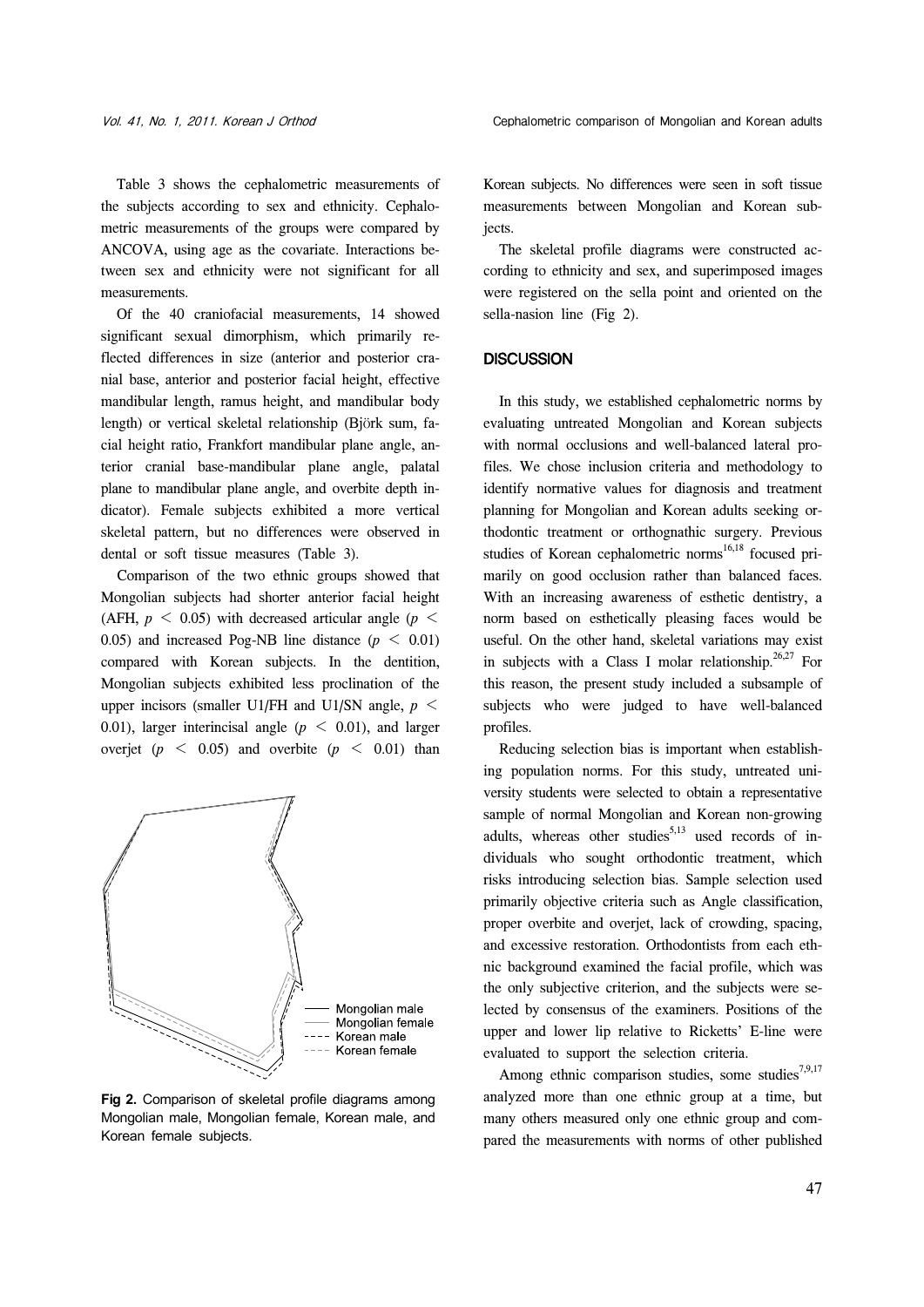studies, which may cause problems due to differences in sample selection, landmark definition, and potential inter-observer error. In this study, we obtained data from both the Mongolian and Korean subjects, and one investigator digitized both groups of cephalograms simultaneously to reduce selection and measurement biases.

 Ethnic homogeneity was achieved by selecting the sample of Korean/Mongolian ancestry. The Ethnic Homogeneity Index<sup>1)</sup> for Korea and Mongolia has been reported to be 1.00 and 0.69, respectively,  $28$  reflecting a high degree of homogeneity. The Korean population shares facial features that are distinct, even from those of other Asian groups. The Korean subjects in this study originated from different cities in Korea, but all were of Korean ancestry. The Mongolian population can be divided into four groups; the Khalkha Mongols make up the majority of modern Mongolians. $^{21}$  All Mongolian subjects in this study had Khalkha Mongol family names.

 The cephalometric measurement data were separated according to sex and ethnicity to obtain specific and useful cephalometric normative values. Because of the significant difference in the mean age among the groups, ANCOVA was performed using age as the covariable.

 Sexual dimorphism was found to be significant, especially for skeletal linear measurements and vertical skeletal relationships (Table 3). Along with the expected differences in skeletal linear measurements, women showed more vertical patterns in most vertical angular measurements. Among intergender comparisons in other ethnic studies, some $^{7,12}$  reported no significant differences between men and women; however, Miyajima et al.<sup>9</sup> reported that Japanese women had more vertically oriented facial axis angles and mandibular plane angles, which is consistent with our results.

 In the present study, no statistically significant sexual dimorphism was detected in dental and soft tissue measurements. This result supports the findings of Miyajima et al. $9$  and Basciftci et al., $^{10}$  who did not find dental or soft tissue sexual dimorphisms in Japanese and Anatolian Turkish adults. However, in the sophisticated soft tissue measurements by Hwang et al., $^{17}$ Korean subjects showed sexual dimorphism in the nose, lower lip, and mentolabial sulcus area. We performed only three soft tissue measurements in our study, which may explain, at least in part, why no differences were found.

 Our results showed that cranial base length of the Mongolian subjects was similar to that of the Korean subjects, but the AFH was shorter in the Mongolian subjects. The mean differences in AFH were 3.77 mm in men and 2.38 mm in women, which was the most obvious difference between the two ethnic groups. Most variables reflecting mandible size did not differ significantly, but the chin was more prominent in Mongolian subjects. The Wits appraisal value, which is affected by the cant of occlusal plane, $2^9$  was larger in Mongolian subjects. Along with genetic factors, various environmental factors like mastication stress can influence the occlusal plane as well as facial types and growth patterns, $30$  but the clinical significance of these differences may not be great.

 Previous studies that compared cephalometric features of Caucasian populations with  $\text{Asians}^{8,9,16}$  or with African Americans $11$  reported the greatest racial differences in the soft tissue profile and dentoalveolar protrusion, concluding that the convexity and the interincisal angle are characteristic of each race. Few studies have compared two or more ethnic groups of the same race. Despite differences in sample selection criteria and measurements, multicenter studies by Trenouth et al. $31$  and el-Batouti et al.<sup>5</sup> demonstrated that differences exist within Caucasian populations. In this study, which compared the cephalometric features between two Asian ethnic groups, soft tissue measurements did not differ significantly between the two ethnic groups, but differences in dentition variables were observed. Upper incisors were more proclined in Korean subjects, which may affect the interincisal angle. However, the mean differences in the U1/SN angle  $(1.39^{\circ}$  in men and  $1.91^{\circ}$  in women) were smaller, with limited clinical significance, compared with differences reported by studies comparing Asian and Caucasian populations. <sup>9,16,32</sup> The mandibular incisor plane angle was similar in both groups, but the L1- APog distance was smaller in Mongolian subjects, who

<sup>1)</sup> Ethnic Homogeneity Index =  $\sum$ (fraction of ethnic group)<sup>2</sup>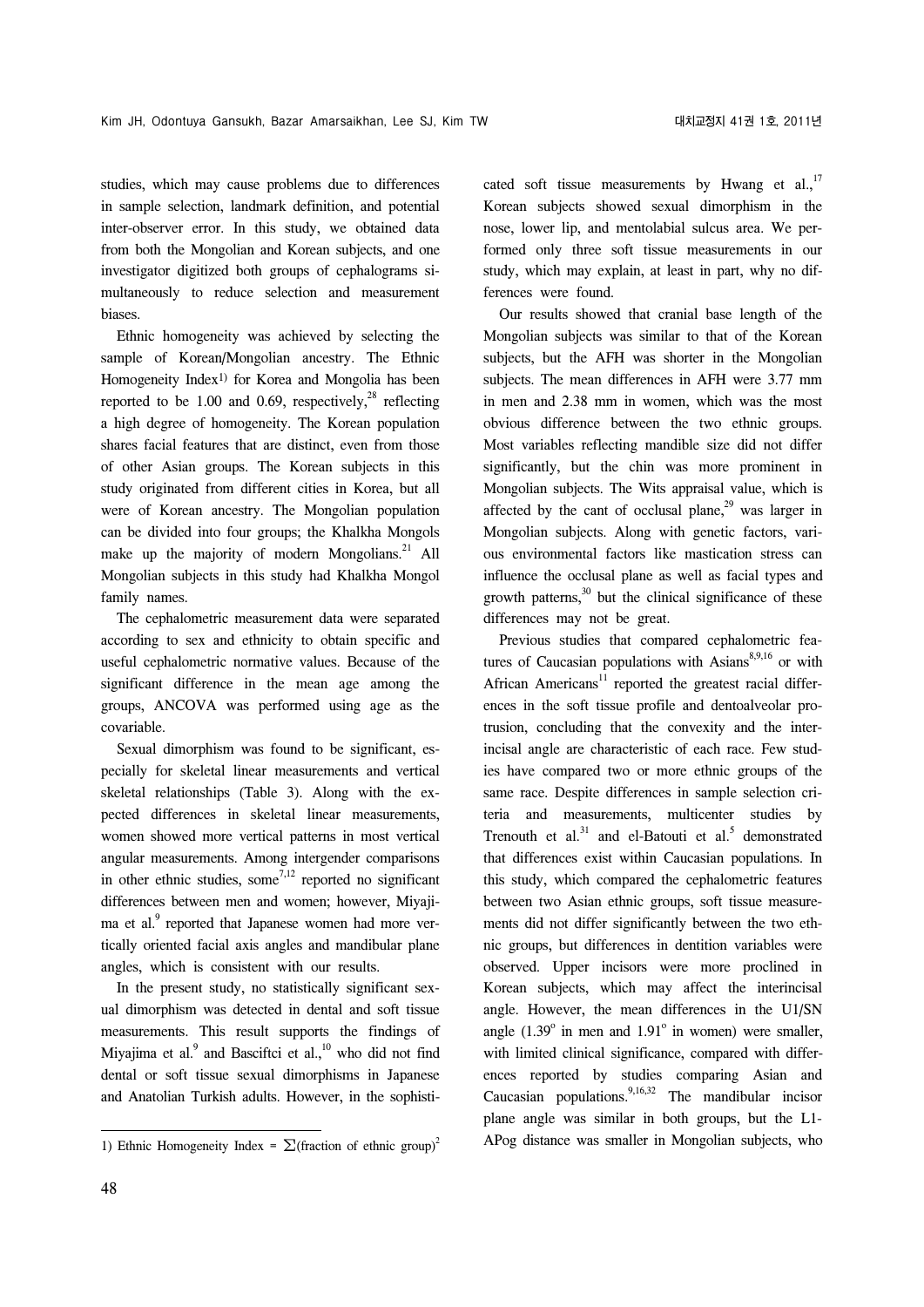have more prominent chins, as reflected by the Pog to NB variable.

 The observed differences between the two groups in this study may reflect differences in the populations from which they were drawn. Although all subjects were Asian, it is possible that there were ethnic differences, as there are two recognized subgroups, North Asians and South Asians. It is possible that the populations of Mongolia and Korea differ in the proportion of these two subgroups, which could therefore account for the observed morphologic differences. Studies<sup>20,21</sup> of genetic markers showed that Koreans tend to have a close genetic affinity with Mongolians among East Asians. However, more recent surveys<sup>22-24</sup> of Y-chromosomal DNA variation have revealed that the Korean population contains lineages typical of both southern and northern East Asian populations.

 The perception of facial esthetics differs by culture, individuals within the culture, and with time. $^{33}$  In a study by Ko et al.,  $34$  the same ethnic groups with different cultural background showed statistically different preferences when judging esthetic profiles. Therefore, our sample selection procedure may have influenced the results. Despite the possible ethnic differences, the small differences between the two groups suggest that these results should be interpreted carefully.

 The results of this study have clinical implications for the diagnosis and treatment planning of adult Mongolian patients. Features of Mongolian adults were very similar to those of Korean adults. Significant differences were detected only in relation to vertical facial height, chin prominence, and inclination of upper incisors. However, the clinical importance of these differences may be limited regarding the diagnosis and treatment planning of Mongolian and Korean adults.

# **CONCLUSION**

 In the present study, we established cephalometric norms for male and female Mongolian adults with normal occlusions and well-balanced lateral profiles. Sexual dimorphism was found in skeletal linear measurements and vertical skeletal relationships. Mongolian adults had shorter AFH, more prominent chins, and more upright upper incisors than Korean adults, but few differences were observed in the soft tissue measurements. Because of limited clinical significance in differences between the two ethnic groups, similar diagnosis and treatment planning are feasible for Mongolian and Korean patients seeking orthodontic treatment or orthognathic surgery.

#### - 국문초록 -

조화로운 측모를 가진 몽골인과 한국인 성인 정상교합자의 측모두부계측방사선학적 비교 연구

# 김지환ㆍOdontuya GansukhㆍBazar Amarsaikhan 이신재ㆍ김태우

 현재까지 몽골인의 측모두부계측방사선학적 기준치가 문 헌 상으로 보고된 바가 없었던 바, 본 연구의 목적은 정상교 합과 조화로운 측모를 가진 몽골인을 선별하여 측모두부계 측방사선학적 기준치를 제시하고, 이를 같은 기준으로 선별 한 한국인의 기준치와 비교하는 것이다. 조화로운 측모를 가 진 74명의 몽골인(남자 35명, 여자 39명)과 95명의 한국인 (남자 52명, 여자 43명) 성인 정상교합자들의 측모두부계측 방사선 사진을 채득하였다. 이들은 해당 민족과 국적의 교정 의사들의 평가로 선별되었다. 40개의 계측치에 대하여 민족 별, 성별 평균 및 표준편차를 산출한 후, 그 차이를 ananlysis of covariance (ANCOVA)로 검정하였다. 조화로운 측모 를 가진 몽골인과 한국인 남녀 성인 정상교합자의 측모두부 방사선학적 기준치를 얻었다. 골격성 선 계측치와 수직적 골 격 관계에서 성별 간의 유의한 차이가 나타났다. 몽골인은 한국인에 비하여 짧은 전안면 고경, 돌출된 이부, 설측경사 된 상악 전치를 나타내었으나, 대부분의 계측치 간 평균 차 이가 적어 임상적 의미는 적었다. 몽골인과 한국인 성인 환 자의 교정치료를 위한 진단과 치료계획 시에 유사한 기준을 적용할 수 있을 것이라고 생각되었다.

주요 단어: 측모두부계측방사선학, 인종별 기준치

## **REFERENCES**

- 1. Downs WB. Variations in facial relationships; their significance in treatment and prognosis. Am J Orthod 1948;34: 812-40.
- 2. Steiner CC. Cephalometrics for you and me. Am J Orthod 1953;39:729-55.
- 3. Tweed CH. The Frankfort-mandibular incisor angle (FMIA) in